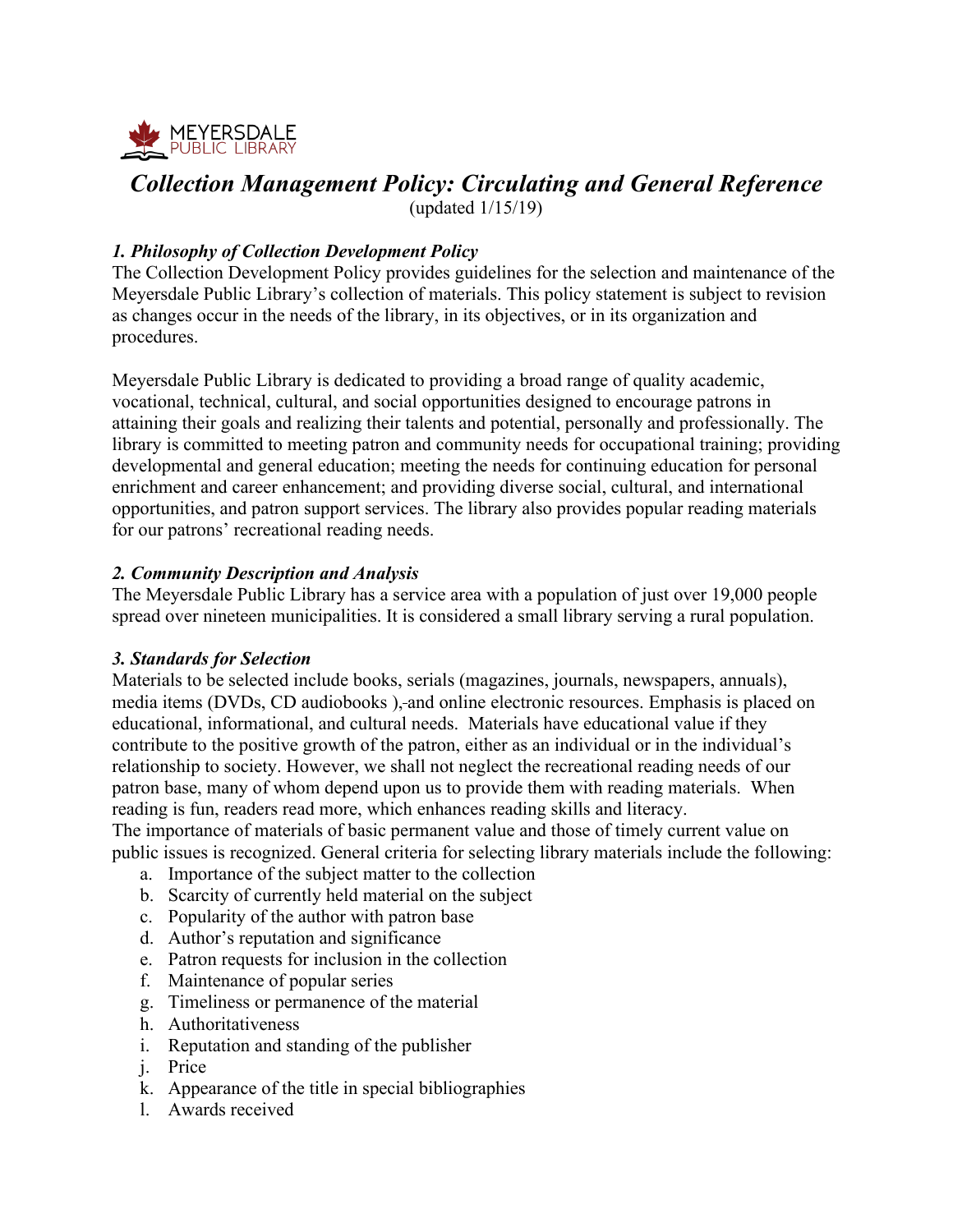Materials may be considered appropriate to a particular subject if it meets one or more of the stated criteria.

Occasionally, a specific subject area may rise to prominence in local, regional, or national society – often as a result of a societal problem or issue. Such trends may require additional acquisitions in that subject area.

### *4. Responsibility for Selection*

Close cooperation between director, board members, and staff is essential for making responsive and responsible choices about acquisitions, and patrons are encouraged and solicited to request materials for acquisition. Final responsibility for selection of materials rests with a director with the expertise and the wide view of the collection necessary for achieving balance and depth and breadth of the collection.

#### *5. Policies by Format*

- a. Books
	- 1) *Hardbacks*. Because of durability, preference will be given to hardbacks.
	- 2) *Paperbacks*. May be purchased if the title has never appeared in hardback, if it is unobtainable in a better format, if paperbacks increase availability of high-use materials, or if a limited readership would not justify purchase of the more expensive edition.
	- 3) *Electronic*. May be purchased according to preference, usability, and suitability of subject area. Currently, e-books are provided through District Library'
- b. Media The following guidelines exist for library media items:
	- 1) *Purpose.* The Meyersdale Public Library is committed to providing materials to support research in various formats to enhance the learning process. Media are important for meeting the reading and learning needs of visually impaired library patrons. Additionally, the library recognizes its role in providing a source of multimedia recreation for its patrons. Given the unique properties and nature of non-print formats, this document has been created as a supplement to the Meyersdale Public Library's general Collection Development Policy and will be used to guide the Director in the various aspects of collection development including the selection and de-selection of materials.
	- 2) *Formats*. The library presently actively collects DVDs and Audiobook CDs. New formats and technologies will be evaluated and added as deemed appropriate.
	- 3) *Budget*. The media fund comprises approximately 10% of the overall collection development budget with additional monies made available when appropriate for special projects. The fund is used exclusively for the acquisition of new materials, and not for shelving or processing supplies. Feature films, audiobooks, and documentary titles which are multi-disciplinary shall be purchased out of the media fund.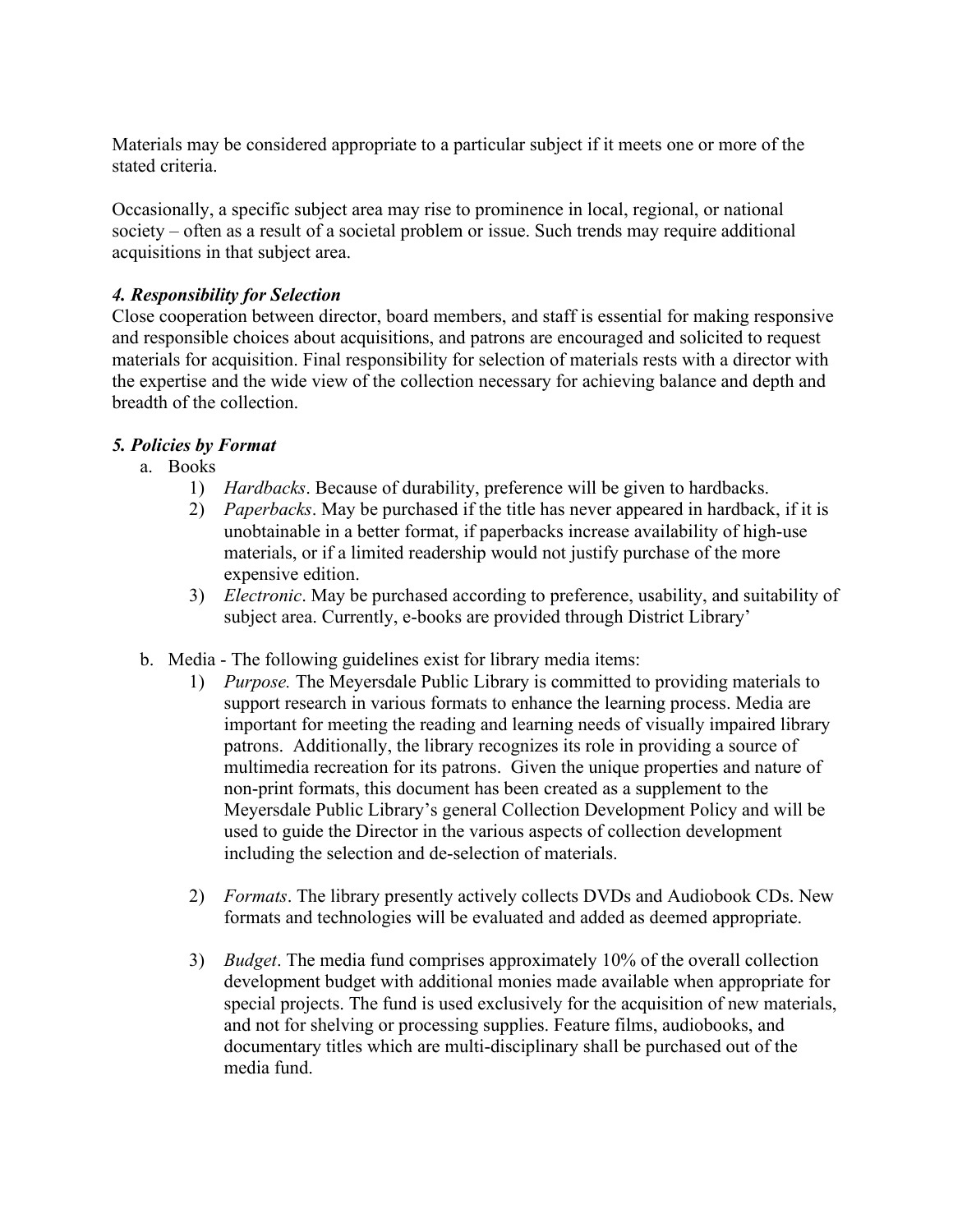- 4) *Selection Criteria*. Selection criteria will follow the same standards outlined in the General Collection Development Policy with the following additions:
	- a) Preference will be given to titles in English or with English subtitles.
	- b) Dubbed versions of films will be purchased only when no other version is available.
	- c) Documentary titles which have been produced in the last ten years will be given priority unless the title is a classic or a more recent comparable title is not available. There will be no chronological limits for feature films.
	- d) Technical quality of the production.
	- e) Aesthetic and artistic appeal.
	- f) Level of treatment (analytical vs. descriptive).
	- g) Intended audience.
- 5) *Replacement*. Items will be considered for replacement when they are in poor physical condition, damaged, or lost. Items may be replaced in a different format if there is value added in either the quality of the resource, convenience in playback, or if the title is deemed high risk in its existing format. Obsolete formats will be replaced with newer formats when possible.
- 6) *Preservation*. Items will be repaired if the item still has value, and the repair does not interfere with the content of the title or playback.
- 7) *Permanent Reserve*. Items deemed to be high risk for theft or mutilation will be placed on permanent reserve.
- 8) *De-selection*. Items will be deselected according to the guidelines in the General Collection Development policy.
- c. Serials
	- 1) *Newspapers*. With the exception of our local New Republic, because of lack of storage space and the availability of electronic newspaper databases, back issues are not stored past one or two months.
	- 2) *Magazines and Journals*. Emphasis is on acquisition of material based on support of the community interest and predicted usage. Periodical subscriptions will be regularly reviewed and evaluated for use and appropriateness in terms of community support. Based on the evaluation, and staff and patron recommendations, some titles will be eliminated, and others added.
	- 3) *Electronic Magazines and Journals*. Will be purchased consortially when possible.
- d. *Maps*. Maps will be selectively added to the collection. Old or outdated maps will be kept if they are of political or historical value.
- e. *Pamphlets*. Print pamphlets will not be collected, except as appropriate in the archives/special collections. Only electronic pamphlets included in online databases will be included in the collection.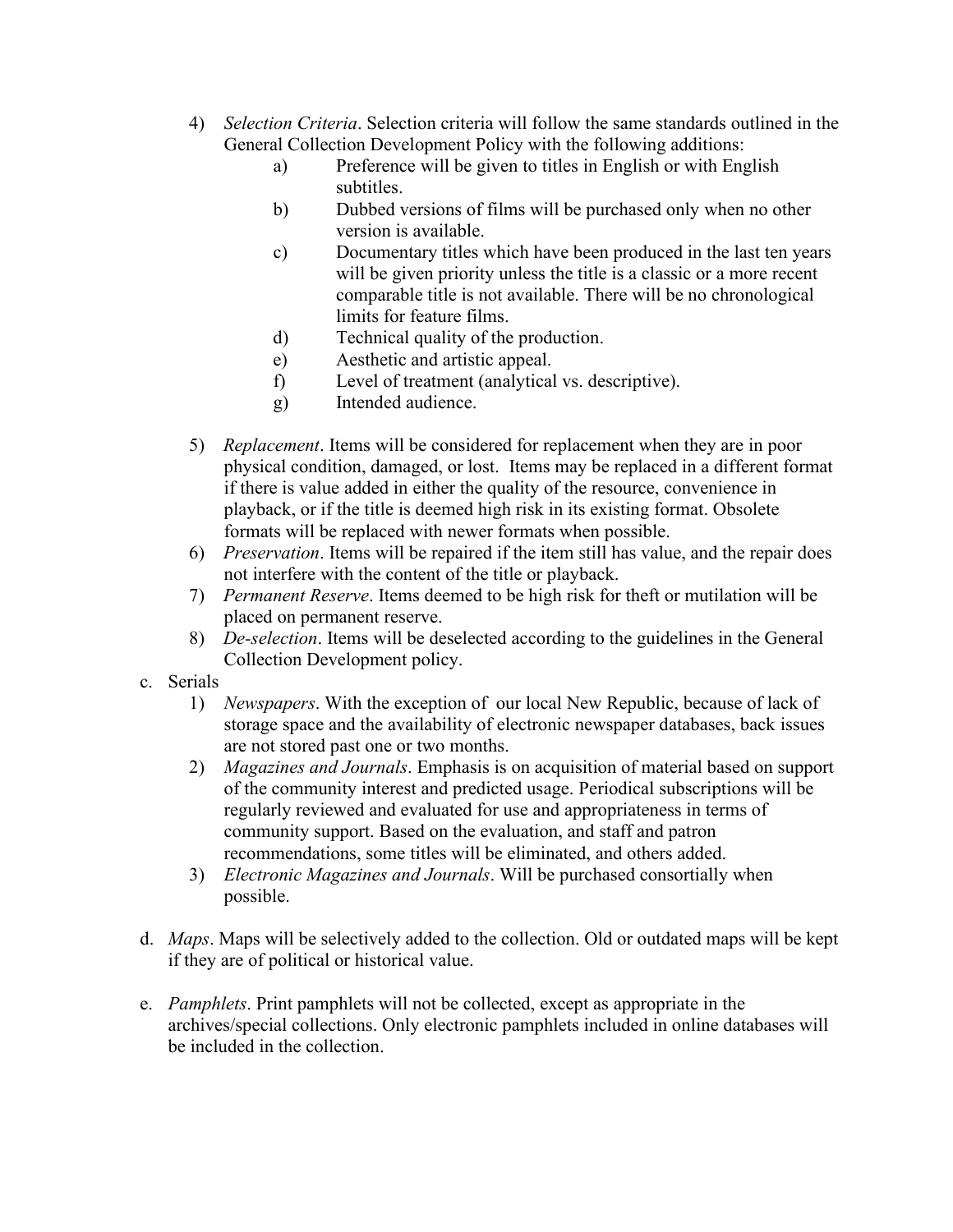- f. *Microform*. Microform format will be purchased that support the library's ability to serve genealogy patrons.
- g. *Government documents*. Purchase of documents published by the United States and foreign governments will be restricted to statistical data and prose technical reports that are of special interest to the population we serve.
- h. *Reference:* With the increased availability and popularity of up-to-date online reference sources (including POWERLibrary sources) our library will decrease its reference holdings in books, which quickly become outdated. Certain basic standard references will continue to be maintained in book form.
- i. *Electronic Databases*. The Meyersdale Public Library has access to numerous electronic databases through state programs.

#### **6. Subject Matter to be collected across formats**

The library will endeavor to hold a well-rounded collection of both fiction and nonfiction works, for patrons of all ages.

Popular/genre fiction has our highest volume of circulation in all age groups, and is to be appropriately well represented, while it is important to also include adequate literary fiction.

Nonfiction will cover a broad range of subjects, with significant holdings in social and natural sciences, religion/philosophy, biography, history, cooking, and gardening.

It is to be noted that our collection requires special attention and regular updating in the STEM areas, especially computer-related technologies.

## *Special Subjects of Local Interest for the circulating collection*

a. Maple Industry: Due to the location of the Pennsylvania Maple Festival in Meyersdale, the library will strive to maintain a lively collection of maple-related publications (both fiction and non-fiction and for all age groups) for general circulation and for display-andloan during Maple Festival week.

b. Agriculture: As our area still has an active agricultural segment, including a large Amish community which does not have ready access to online materials, the library will strive to maintain a reasonable number of books related to agriculture and horticulture.

c. Health and wellness: An ageing, rural population carries special needs in relation to health and wellness resources. Many residents still lack broadband internet access and/or computer literacy skills to utilize online health resources. Therefore, as special effort is justified to maintain health-related book holdings.

## *7. Weeding*

- a. Weeding, or the removal of an item from the library's collection for discard or storage, should be a regular and continuing process. It should be done according to the following criteria:
	- 1) Content (dated or no longer of interest)
	- 2) Physical condition (scratched, torn, and generally ragged)
	- 3) Use patterns (declining or non-existent)
	- 4) Consultation with *Core Collection* guides (for items to be retained)
	- 5) Or a combination of these factors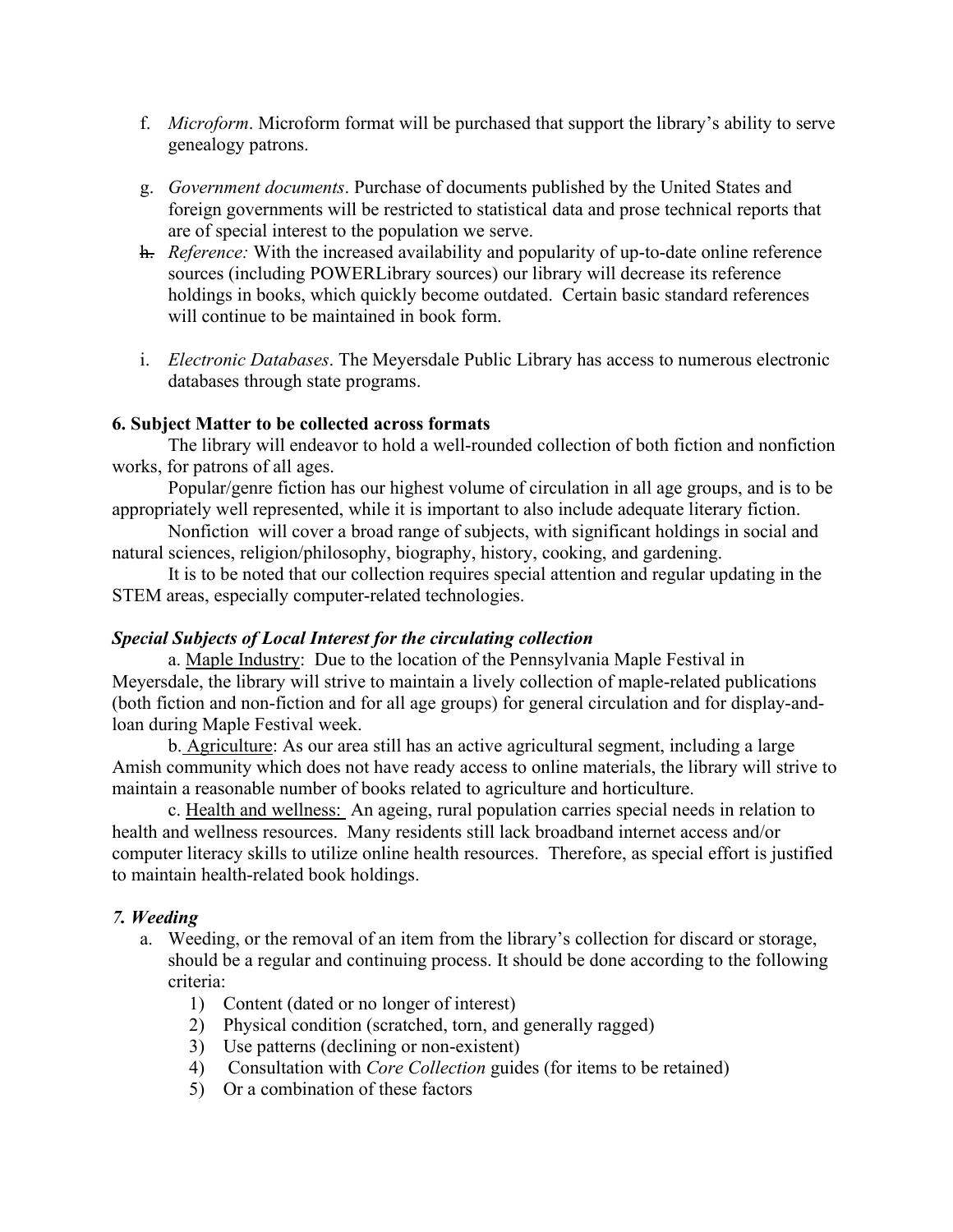- b. Guidelines for weeding by type and subject areas are as follows:
	- 1) *General Reference Works*. In keeping with current trends, the hard-copy reference collection will be limited in scope and shelf space, as such items are generally expensive and quickly outdated. Basic standard references will be kept and updated as needed. Almanacs and yearbooks may be discarded when they are superseded.
	- 2) *Religion and Philosophy*. Systems of philosophy will be retained, but historical and explanatory texts when superseded, older theology, old commentaries on the Bible, books on the conduct of life, popular self-help psychology, and other guides to living which are old or no longer popular may be discarded, although use patterns will be considered.
	- 3) *Social Science*. Requires frequent revision, because much of the material will deal with problems of temporary interest which can be replaced later by historical coverage of these topics. Economics, investments, taxation, etc. will need frequent review. Historical works on economics, political science, education, transportation, etc. should be kept if there is a demand or potential demand.
	- 4) *Language*. Old grammars will be discarded, and other materials will be reviewed according to use.
	- 5) *Pure Science*. Books with obsolete information or theories; all general works which have been superseded, unless they are classics in their field may be discarded. All ordinary textbooks will usually be discarded after ten years; botany and natural history will be reviewed before discard; and astronomy will be reviewed regularly as it dates rapidly.
	- 6) *Applied Science*. Five to ten years will date much of the material, so regular review is essential. Use patterns will be reviewed before discard.
	- 7) *Arts, music, hobbies, etc.* Fine arts will be discarded sparingly.
	- 8) *Literature*. Literary history, unless it is superseded by a better title, may be retained as well as collected works unless definitely superseded.
	- 9) *History*. Contemporary writing, which is now recorded in basic histories, historical works which are only summaries and are not authoritative, and works of travel over ten years old, unless distinguished by style of the importance of the author, may be discarded. Histories which have become literary classics, and anything related to local or regional history will be retained.
	- 10) *Biography*. Weed as demand lessens. Celebrity biographies should be weeded as interest wanes. Consider the reputation and popularity of the biographer. Anything useful for local history will be retained.
	- 11) *General*. Privately printed verse, memoirs, and essays; subjects not currently popular; unused or unneeded volumes of sets; publication of municipalities; multiple editions of books; incomplete runs of periodicals or periodicals which are not indexed will be reviewed for possible discard.
	- 12) *Fiction*.

a. ONLY books that have not circulated in **4 or more years** will be weeded unless a book is moldy, in poor condition, or beyond repair.

b. A book with a copyright date of 10 years or older should be considered for weeding if it meets other criteria listed in this section.

c. Content - dated or no longer of interest.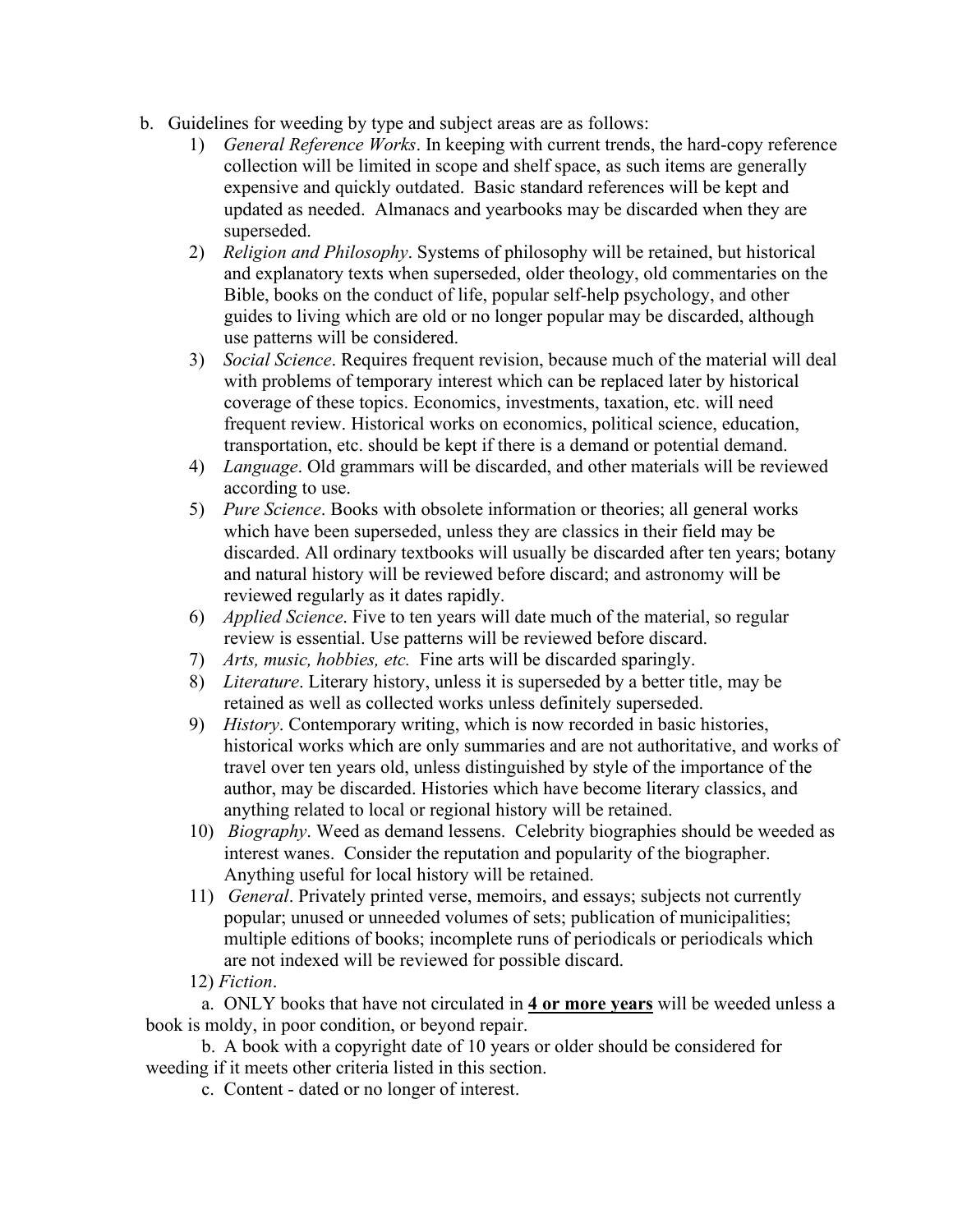d. Physical condition- scratched, torn, stained, warped, brittle, missing pages, or generally ragged. **Moldy books should automatically be weeded.** 

e. Duplicate volumes - weed duplicates that are no longer in heavy demand. Retain the copy that has better binding or better overall condition.

f. Book series- avoid weeding books that are part of a series unless whole series is unused, or they are in very poor condition (in which case consider replacement)

g. Classics- keep classics even with low circulation counts. If they are in very poor condition or are moldy, consider replacement.

h. Memorial books--to be noted in Memorial Database if weeded.

- i. Autographed books- only weed if condition is very poor.
- j. Award winning books- only weed if condition is very poor; consider replacement.
- k. Popular authors only weed if condition is very poor or if it has not been circulated in 5 or more years. Consider replacement if recently circulated.
- l. Local interest- including local history, local authors, etc. Don't weed.
- m. OR a combination of above criteria (ie. popular author, book is in good condition, but the copyright date was 1970 and it hasn't been checked out in 10 years).

n. Check to see if the items are in the Core Collection reference, and if so retain or replace if in very poor condition.

o. Occasionally, space considerations may require weeding a section more stringently than would otherwise be the case.

## *8. Replacement*

The library does not automatically replace all materials withdrawn because of loss, damage, or wear. Need for replacement is considered according to the number of duplicate copies, existence of adequate coverage of a field, other similar material in the collection, availability of later and better material, and demand for a title or subject. As a general rule, only Core Collection items or items which have circulated in the past 4 years will be considered for replacement when damaged or lost; if subject area is lacking in titles, a Core Collection title will be purchased as a replacement

## *9. Duplication*

Duplicates will only be purchased under rare circumstances, demands or recommendations. Donated duplicates will be added to the collection if use justifies the addition. Duplication of same work but in different format will be acceptable to meet the need of visually impaired patrons to enjoy popular or significant works. Items of local interest may be purchased in duplicate in order to have one circulating and one archived copy.

## *10 . The Selection and Treatment of Sexual or other Controversial Materials*

The entire range of human cultural practice, of science and pseudo-science, and of religious, political, ethnic, and social expression is welcome in our collections insofar as representative materials may be acquired with scarce resources. While we do not acquire material purely for their prurient interest, our selection practices necessarily recognize that eroticism is often an integral part of many forms of cultural expression and that human sexuality is an important area of study for the biological and social sciences.

## *11. Procedures for Complaints*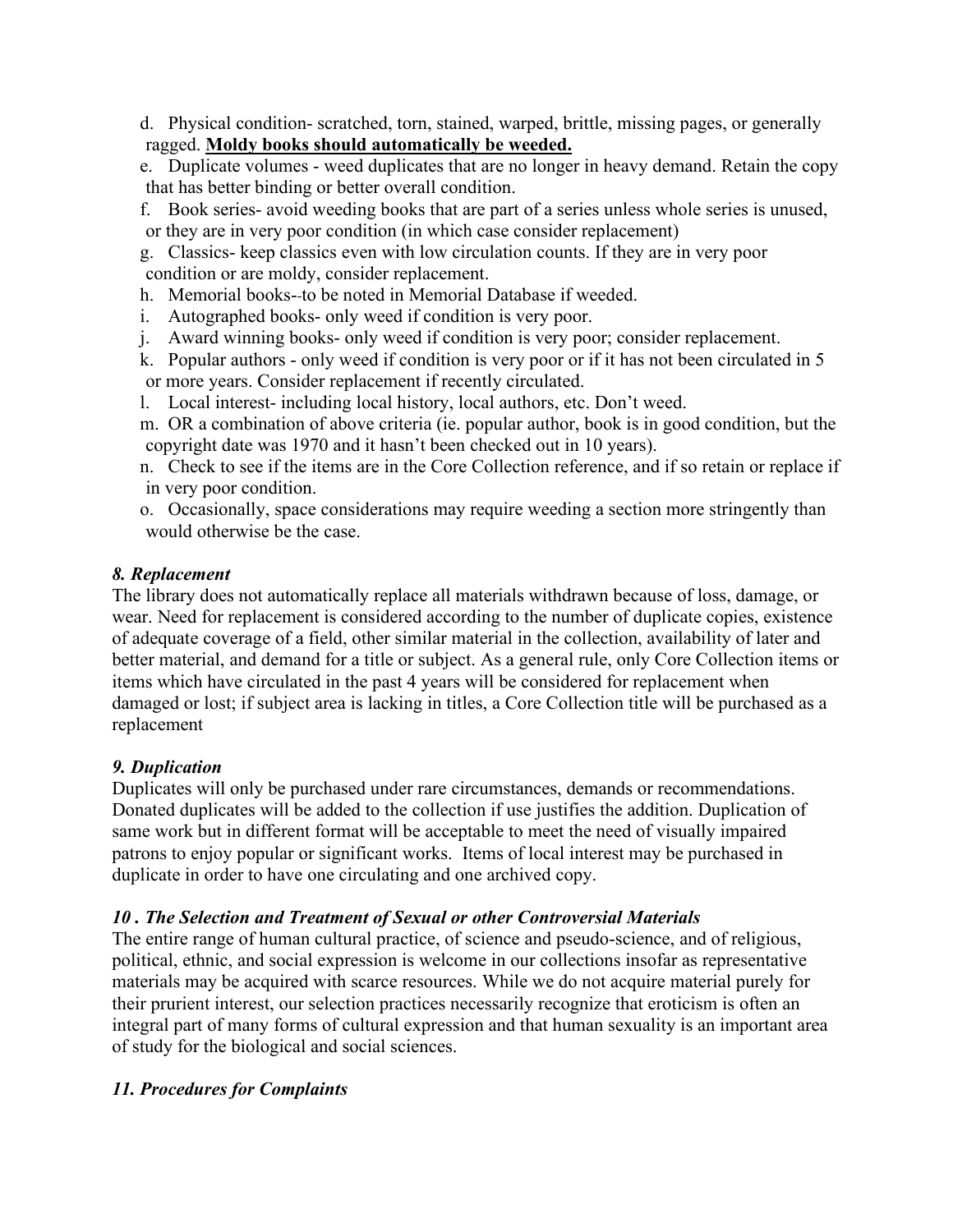- a. Have the patron complete the Comment on Library Materials form.
- b. Submit the form to the Library Director, who may or may not choose to involve the Board of Directors and any others deemed appropriate.
- c. The Library Director will meet with the complainant to discuss concerns.

## *12. Gifts Policy*

The library is grateful for gifts and the contribution they make toward enriching the collections, but reserves the privilege of deciding whether a gift should be added to the collection. Donors are encouraged, wherever possible, to submit a list of items offered which can be compared with materials currently in the collection and collection needs. Following types of materials will not be included in the collection: materials excluded from acquisition by the Collection Development Policy; out-of-date material not of historical value; a duplicate of items already in the collection unless usage warrants inclusion; materials in poor physical condition which would not justify the expense of processing. Items which are musty or moldy will be declined. The library reserves the right to dispose of materials that are not added to the collection. The library will determine the classification, housing, and circulation policies of all gift items, and no restrictions on usage may be made by the donor except in rare cases for exceptional archival materials. A receipt letter will be furnished to the donor, but the library will not be responsible for a monetary valuation statement for tax or other purposes. When declining donations, the library will suggest alternative donation options in the community.

Below is the current policy as provided to library patrons wishing to donate items:

## **Book Donation Policy**

We appreciate the offer so many of you make to donate your gently used books to our collections. Some items may be added to our collection or passed along to the Friends of the Meyersdale Public Library—a support organization—and sold in used book sales to generate funds for the library.

**The library reserves the right to accept, decline, or discard any books or other materials that do not meet our donation qualifications in any manner it deems appropriate.** Because we try to the best of our ability to keep our collection current**, we are not able to accept all the books offered.** Due to our limited space, we must use our resources wisely.

**Please do not leave boxes of books at our door while we are closed!**

## **We will generally accept when space/processing capacity permits:**

- **a. Adult Fiction published by reputable publishing houses within the last 10 years and in good condition**
- **b. Non-fiction books published within the past 5 years and in good condition**
- **c. New children's books and recent YA books that are in good condition**
- **d. DVDs and CD Audiobooks that are in good working order**
- **e. Current editions of magazines (within 6 months)**
- **f. A maximum of two boxes at a time**

## **Items we cannot use:**